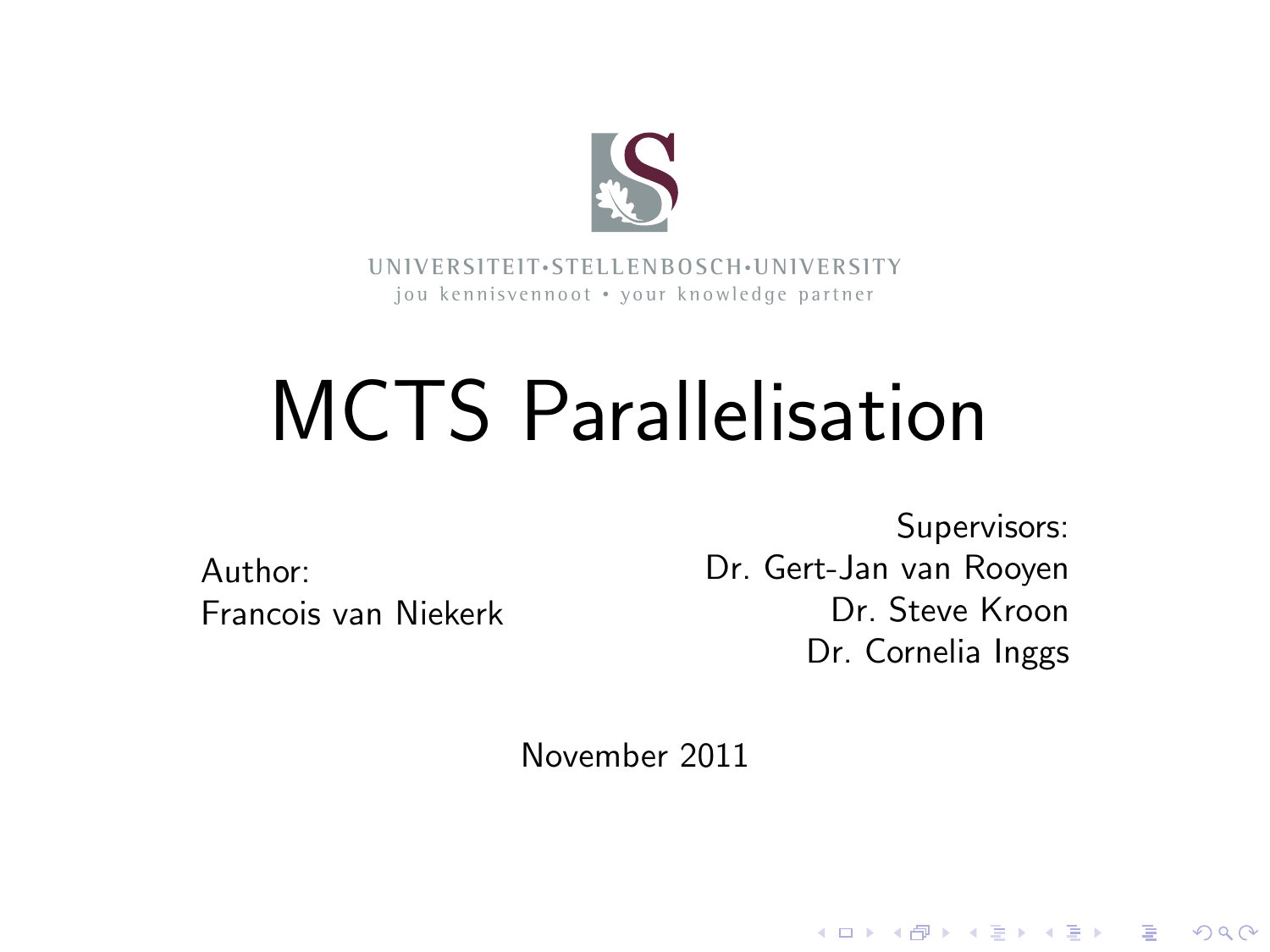#### **Outline**

#### [Introduction](#page-2-0)

[Go and Computer Go](#page-3-0) **[Objectives](#page-4-0)** 

#### [Background](#page-5-0)

[Monte-Carlo Tree Search](#page-5-0) [Parallelisation](#page-10-0)

[Design and Implementation](#page-14-0)

#### **[Results](#page-16-0)**

[Pondering](#page-16-0) [Multi-Core Parallelisation](#page-17-0) [Cluster Parallelisation](#page-18-0)

K ロ ▶ K @ ▶ K 할 > K 할 > 1 할 > 1 이익어

#### **[Conclusions](#page-19-0)**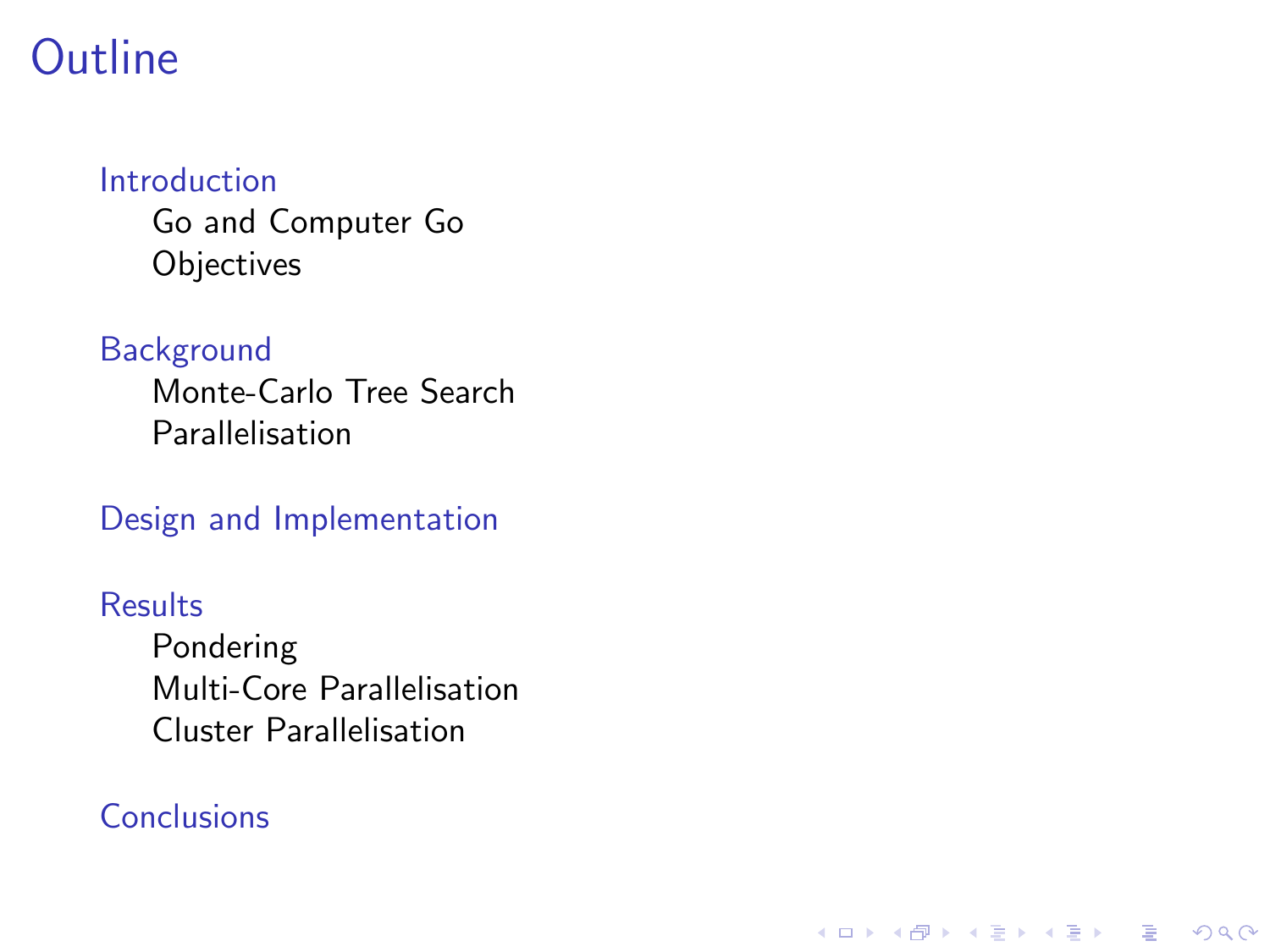#### Introduction

- $\triangleright$  Physical processor constraints have lead to parallel hardware
- $\triangleright$  Parallelisation of algorithms is increasingly important
- <span id="page-2-0"></span>▶ Parallelisation of the Monte-Carlo Tree Search (MCTS) algorithm for Computer Go was the focus of this project

**KOD KARD KED KED E VOOR**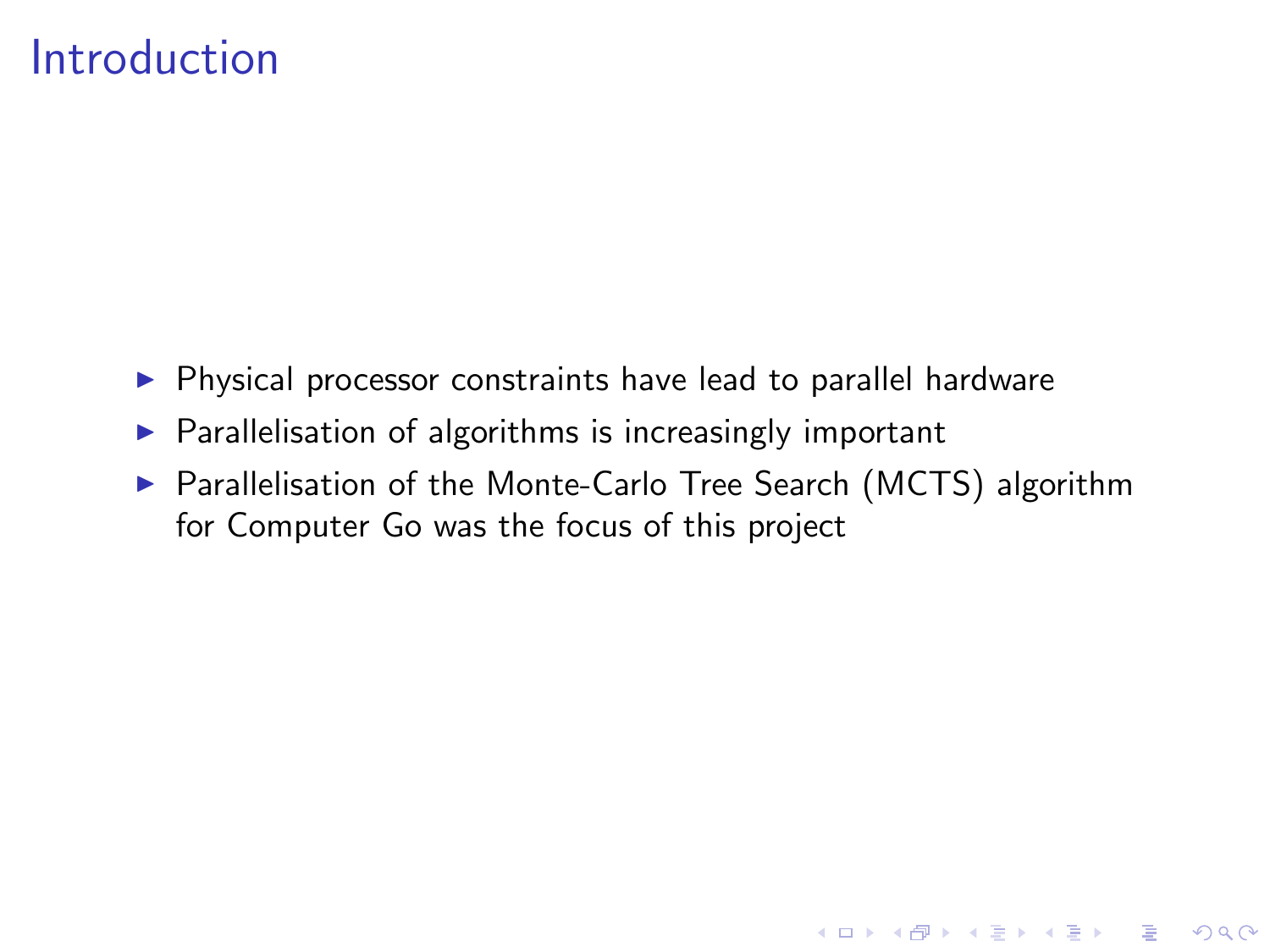## Go and Computer Go

<span id="page-3-0"></span>

- $\blacktriangleright$  Go is an ancient board game
- $\blacktriangleright$  Rules are simple
- $\blacktriangleright$  Emergent complexity
- $\triangleright$  Computer Go is the field of software that plays Go

**KOD KARD KED KED E YORA** 

- $\blacktriangleright$  Dominant algorithm is MCTS
- $\triangleright$  MCTS can be parallelised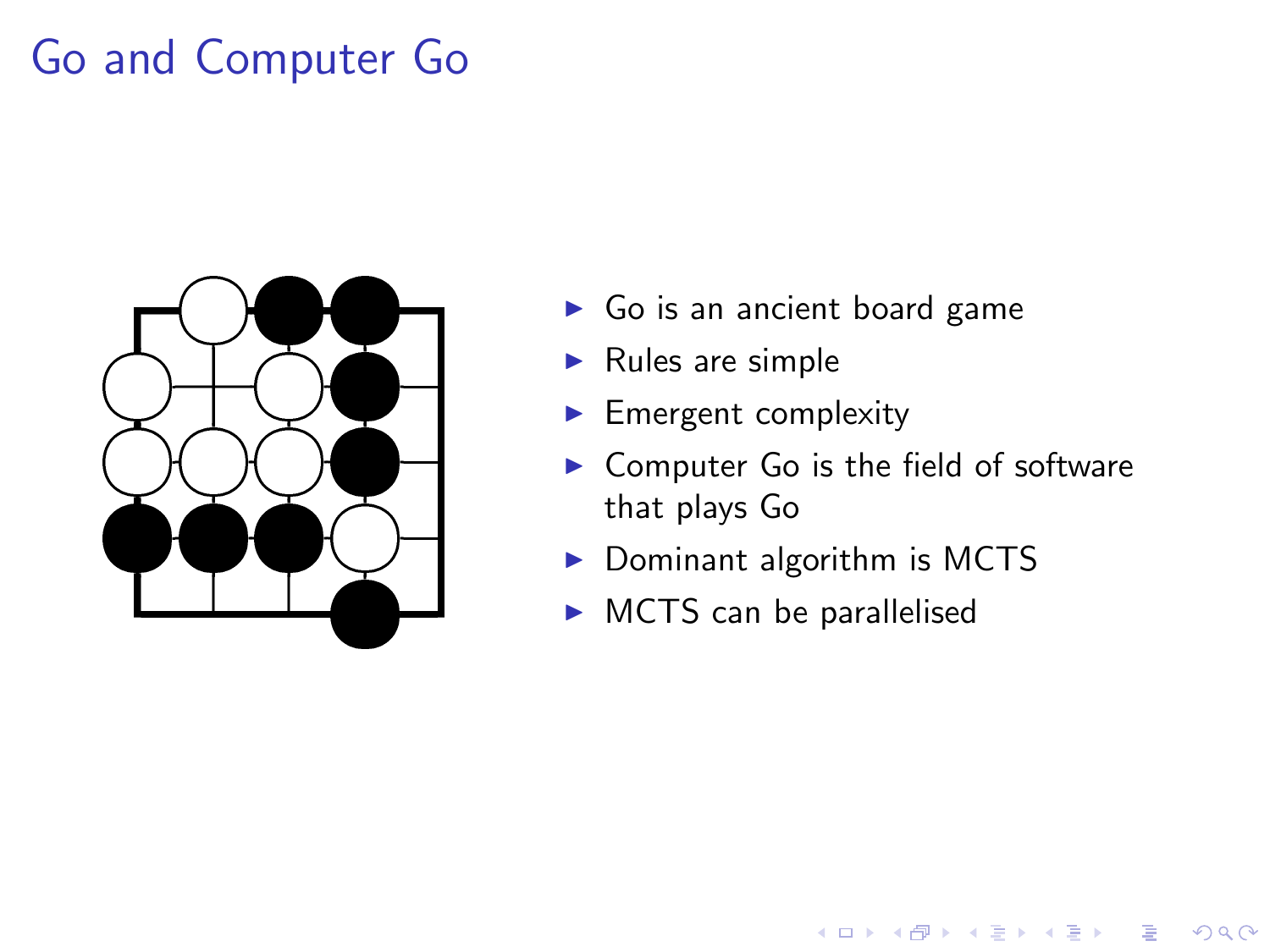## **Objectives**

 $\triangleright$  Pondering (thinking during the opponent's time)

- $\blacktriangleright$  Multi-core parallelisation
- <span id="page-4-0"></span> $\blacktriangleright$  Cluster parallelisation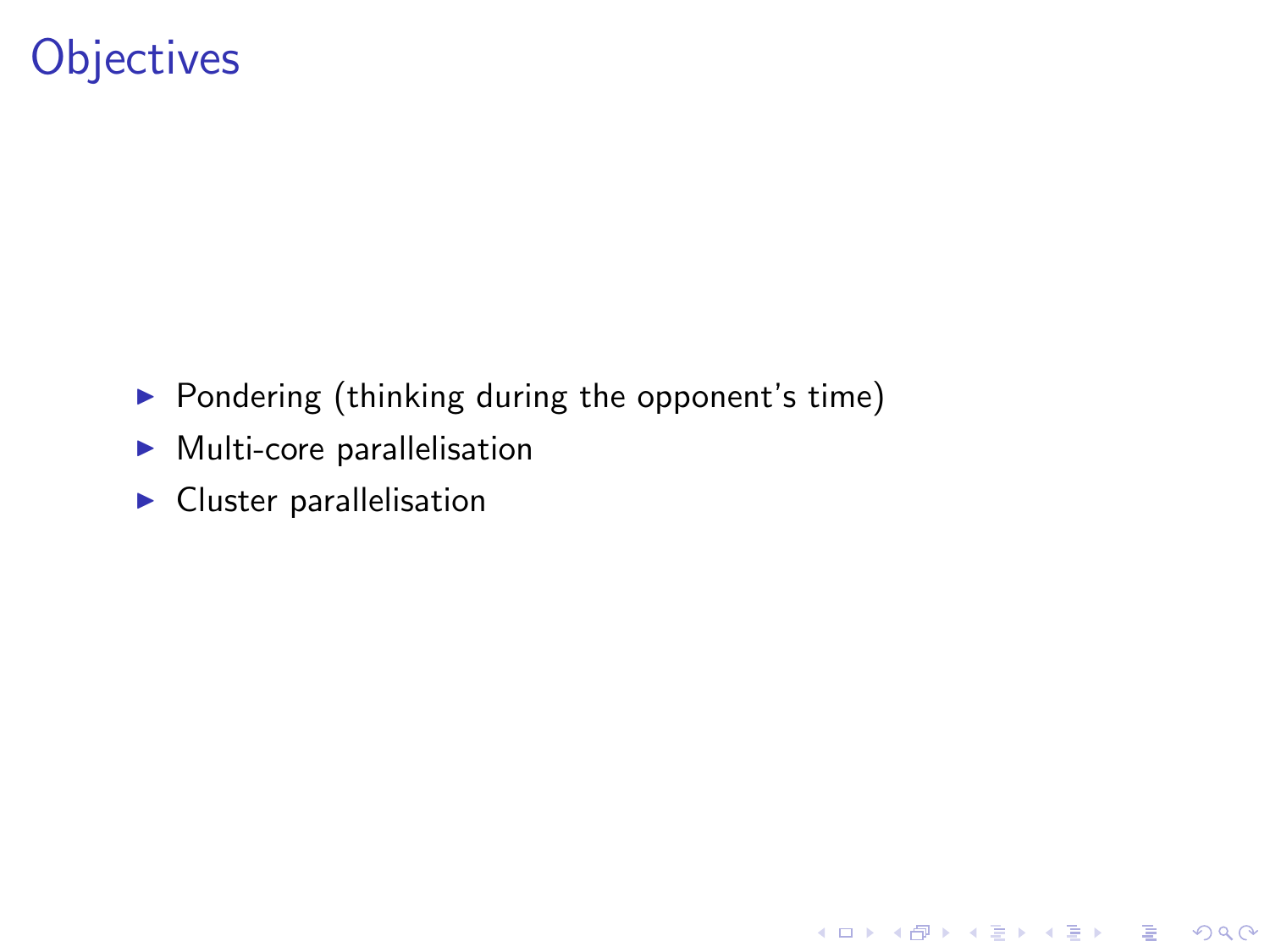- $\triangleright$  Difficult to determine good evaluation function for Go
- $\triangleright$  Monte-Carlo (MC) methods simulate the outcome (playout)
- $\triangleright$  MCTS uses a game tree with node values based on MC simulations

K ロ ▶ K @ ▶ K 할 > K 할 > 1 할 > 1 이익어

<span id="page-5-0"></span> $\triangleright$  MCTS performs better than alternatives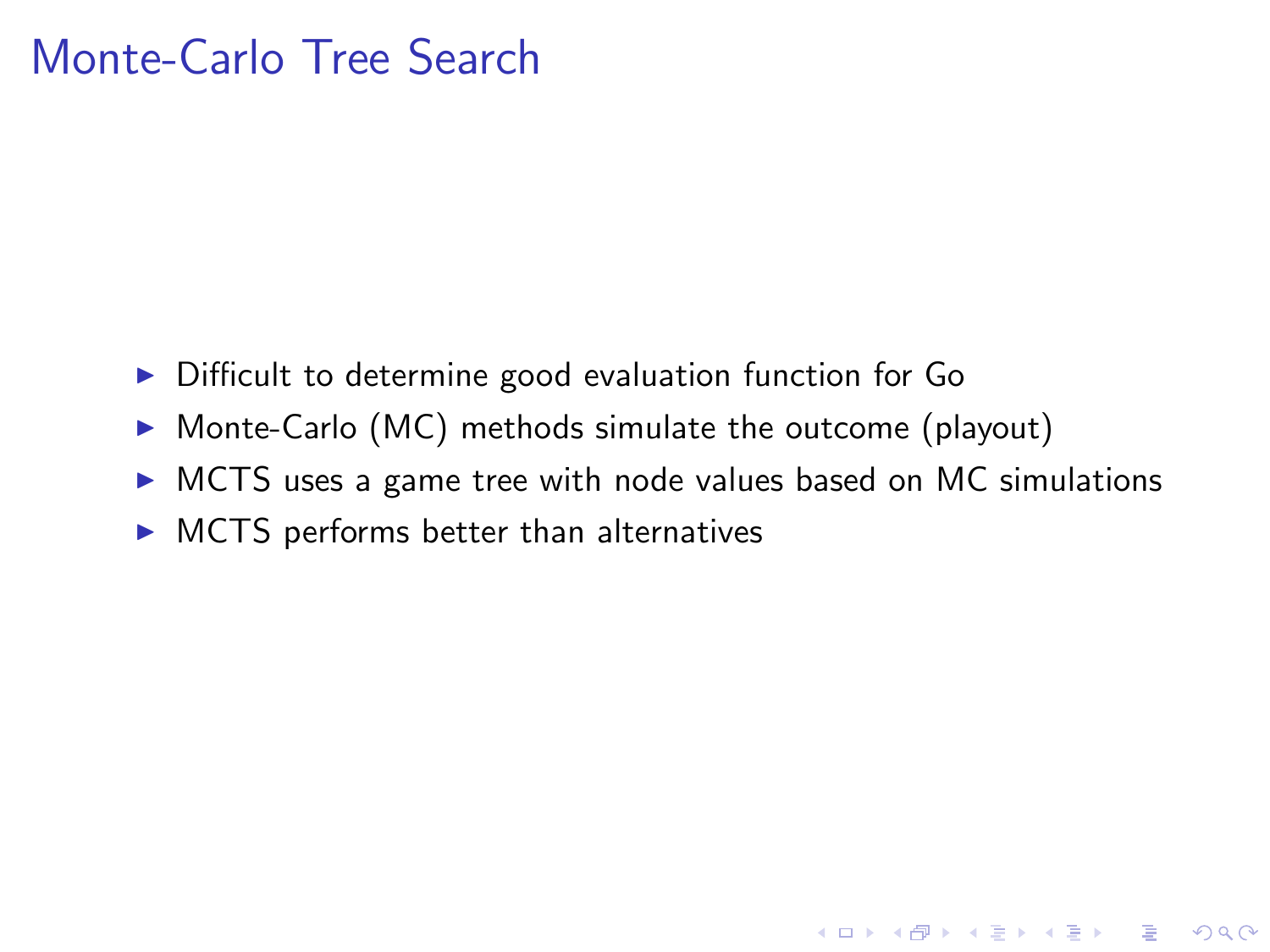Example



Selection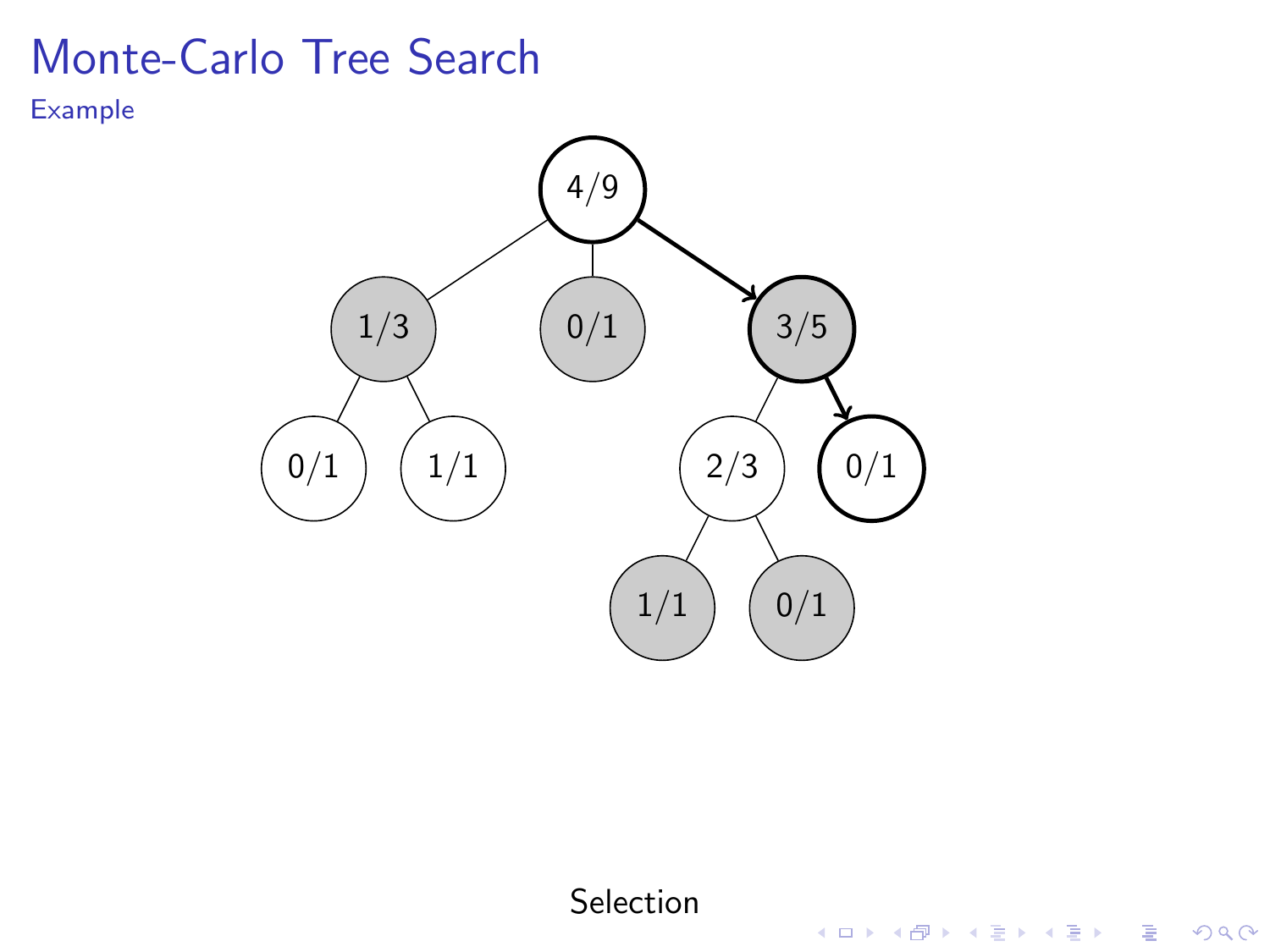Example



Expansion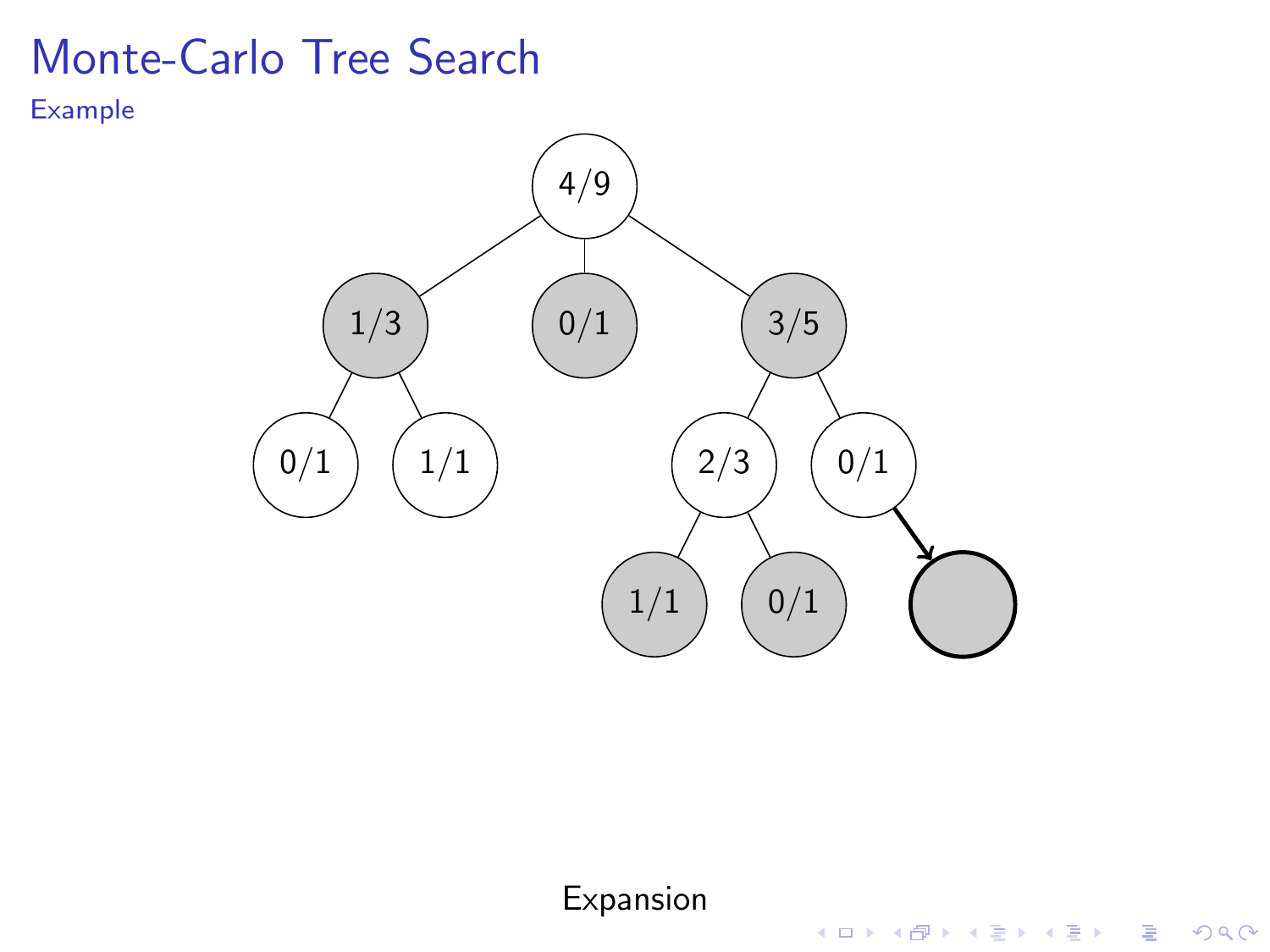Example

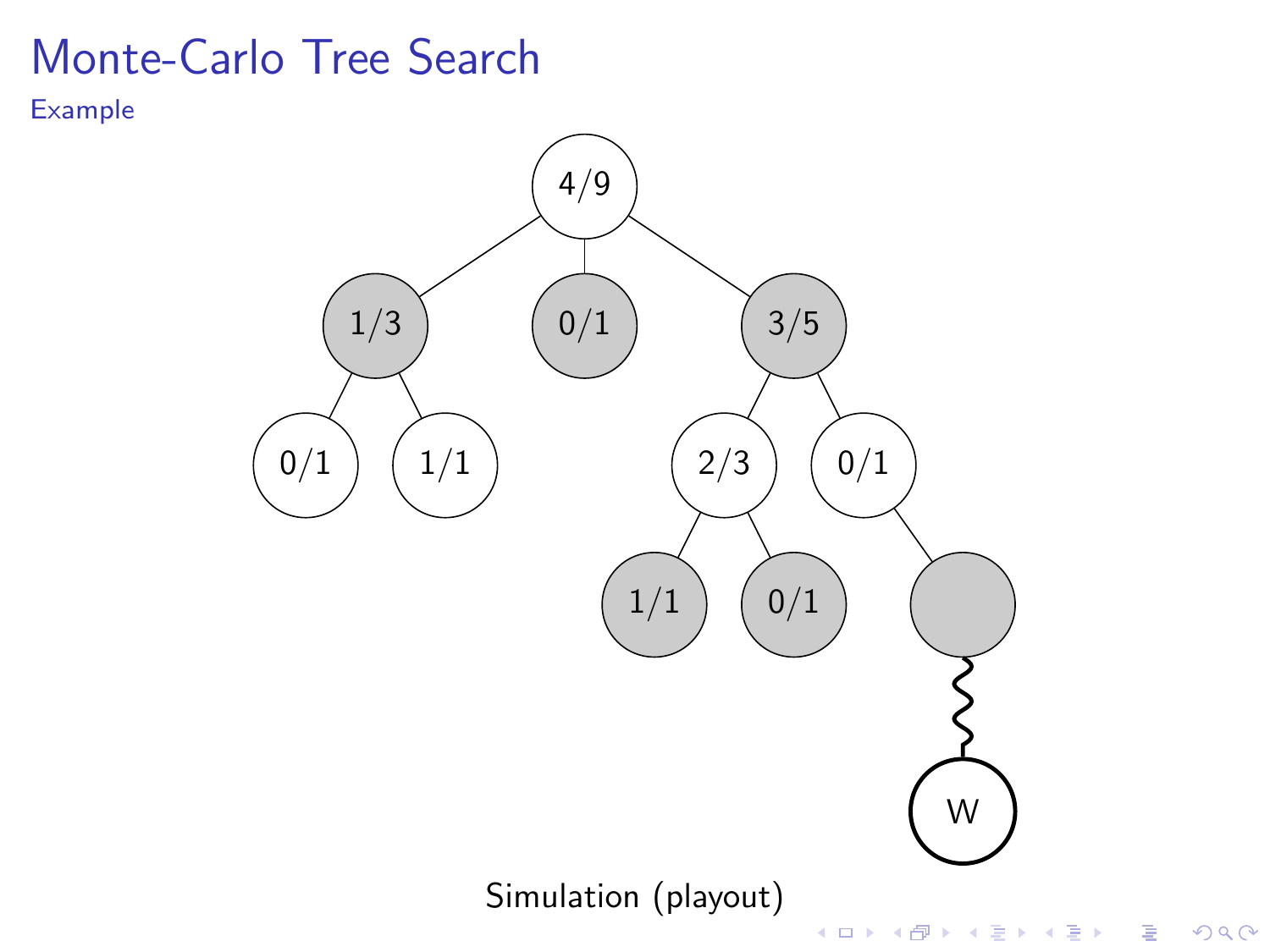Example



Backpropagation

K ロ ▶ K @ ▶ K 할 > K 할 > 1 할 > 1 이익어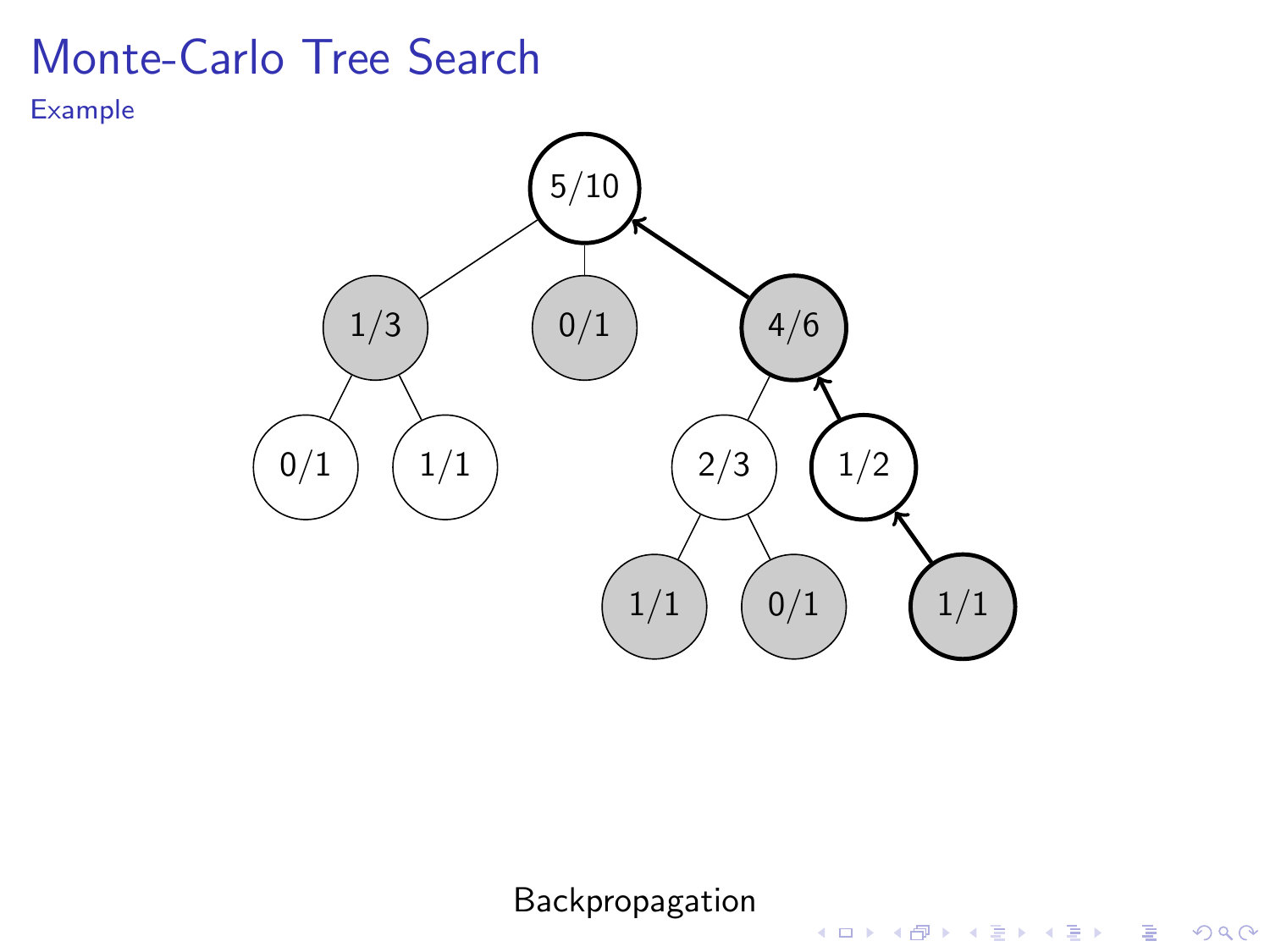### Parallelisation

- $\triangleright$  Increase in number of playouts gives an increase in playing strength
	- $\blacktriangleright$  Thinking time
	- $\blacktriangleright$  Rate of playouts
- $\triangleright$  Parallelisation: use parallel hardware to increase rate of playouts

**KOD KARD KED KED E VOOR** 

- <span id="page-10-0"></span> $\triangleright$  Three major parallelisation methods for MCTS:
	- $\blacktriangleright$  Tree
	- $\blacktriangleright$  Leaf
	- $\blacktriangleright$  Root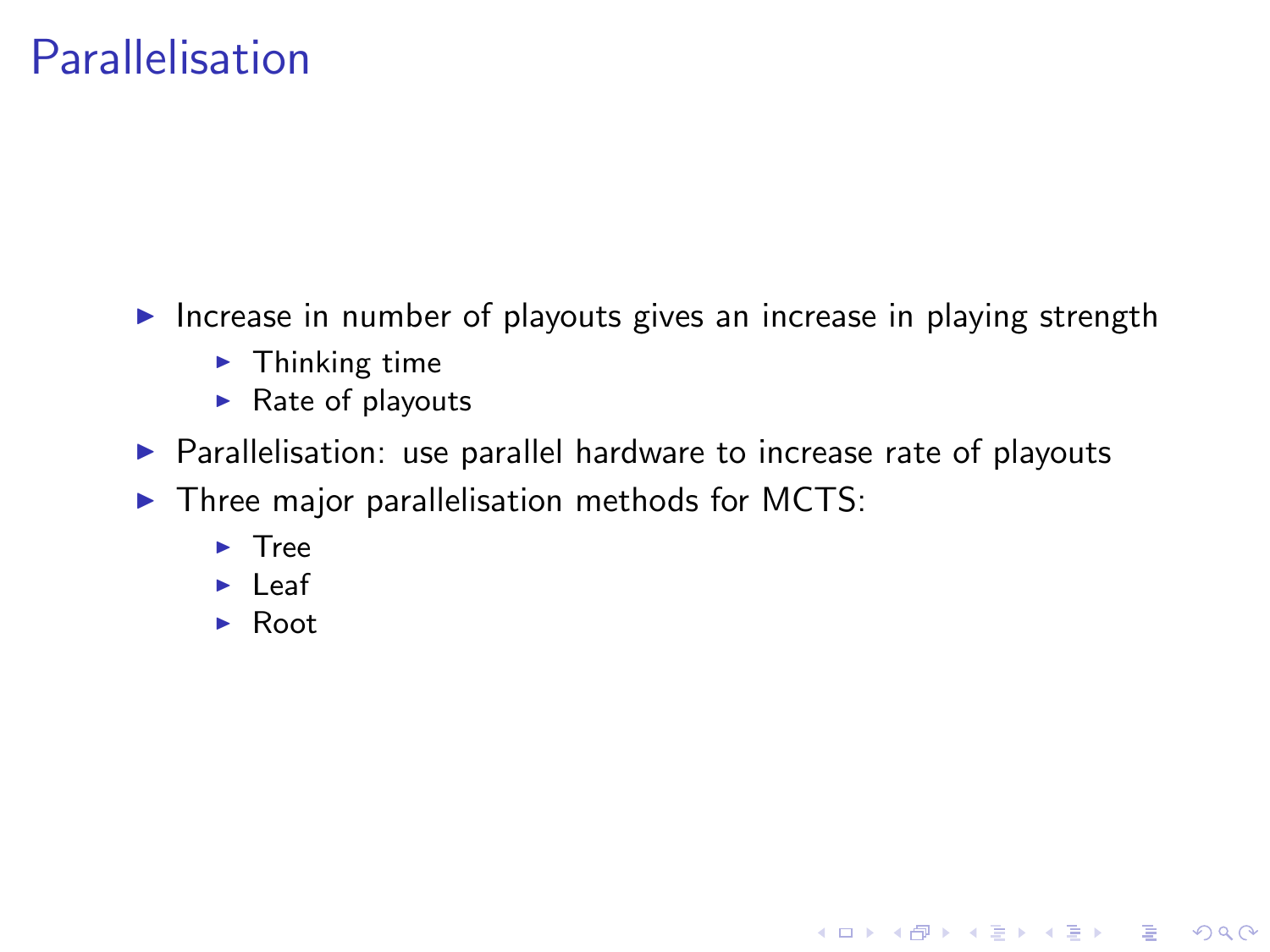### Tree Parallelisation



- $\blacktriangleright$  Shared tree
- $\blacktriangleright$  Suitable for shared-memory systems only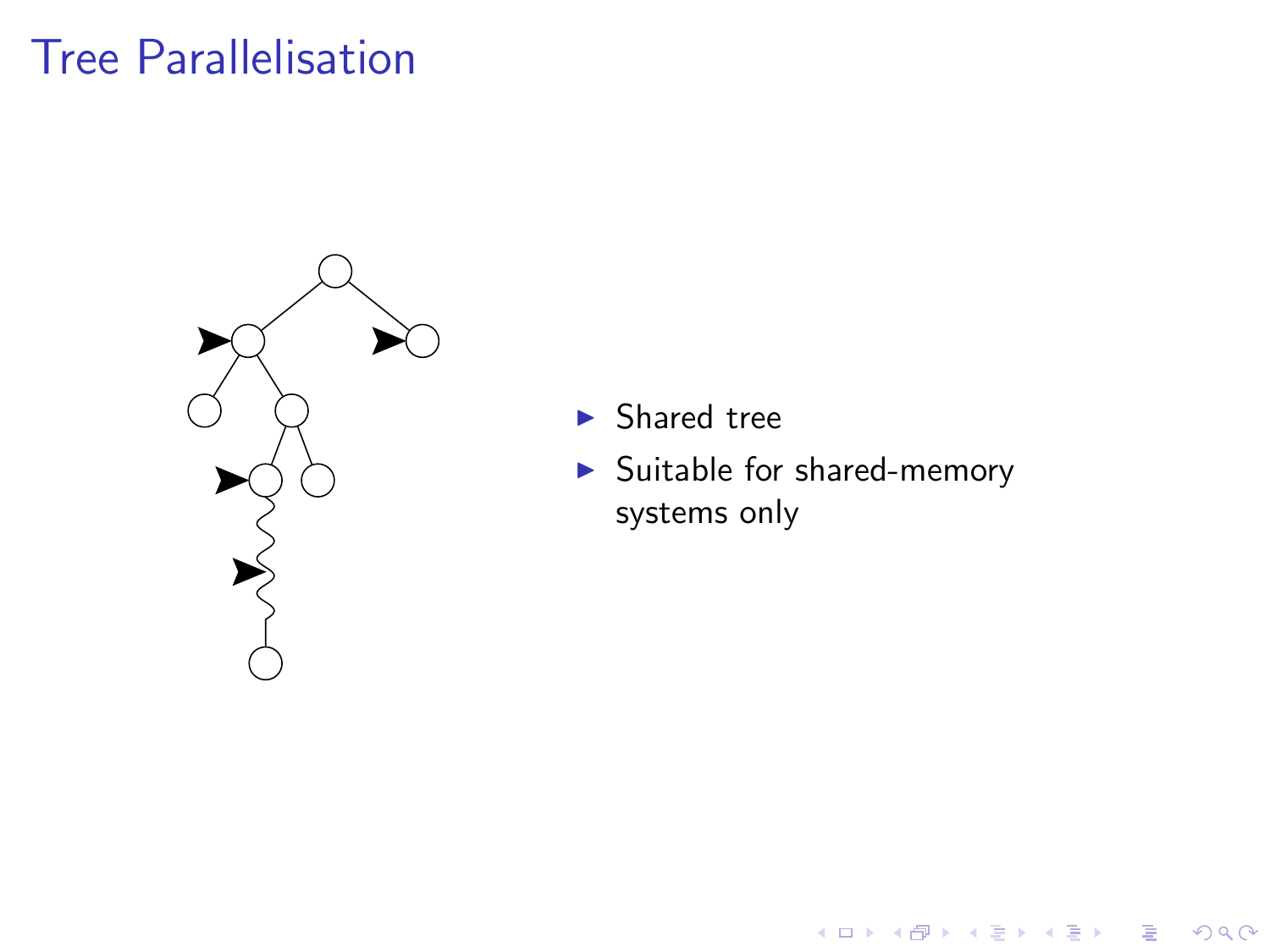## Leaf Parallelisation



- $\blacktriangleright$  Master and slave nodes
- $\triangleright$  Only one tree, on the master

K ロ ▶ K @ ▶ K 할 > K 할 > 1 할 > 1 이익어

 $\blacktriangleright$  Slaves are playout workers

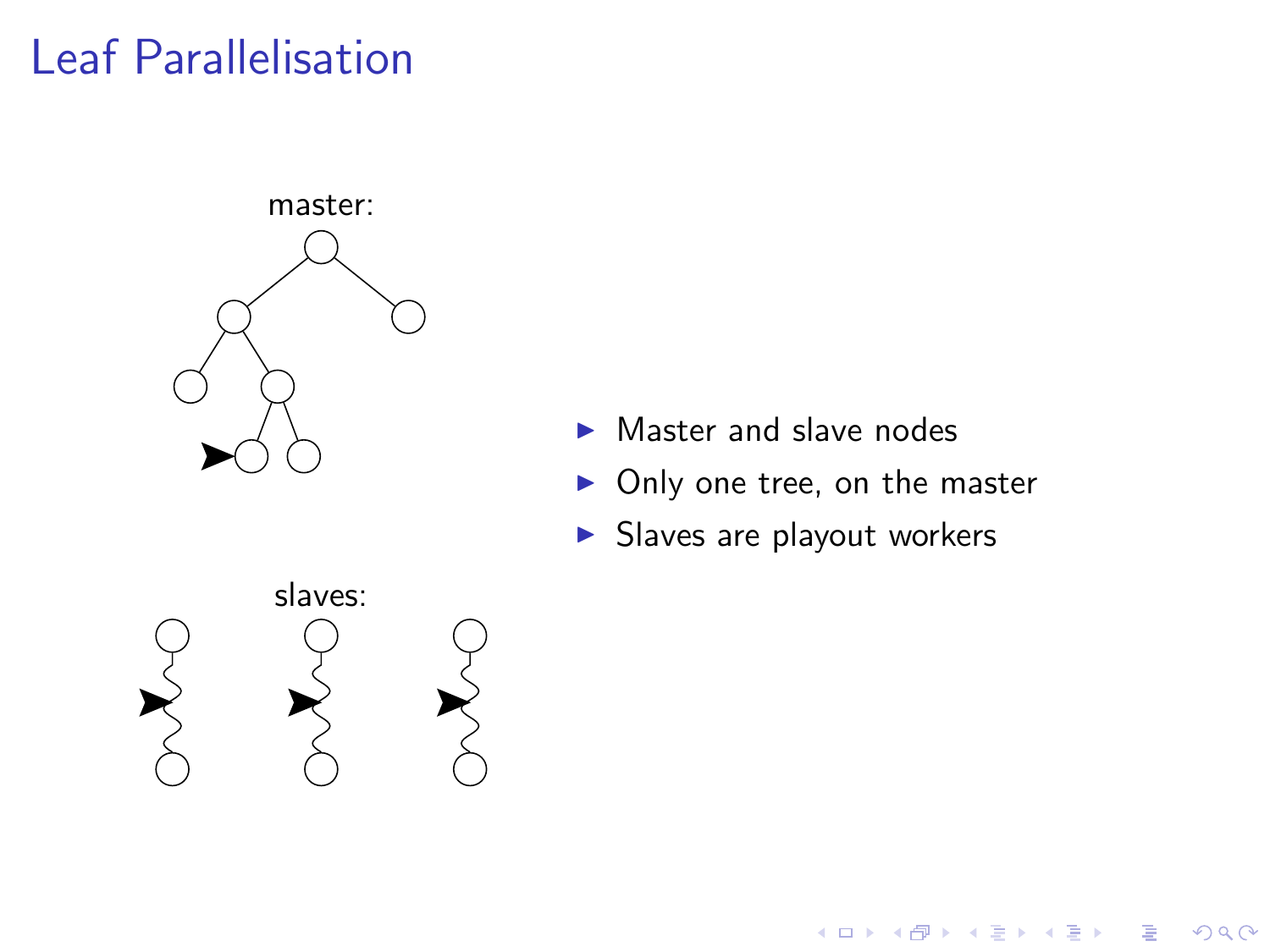### Root Parallelisation



- $\blacktriangleright$  Each compute node maintains a tree
- $\blacktriangleright$  Periodic sharing of information

メロメ 不優 メメ 重 メメ 差 メー 差し

 $2990$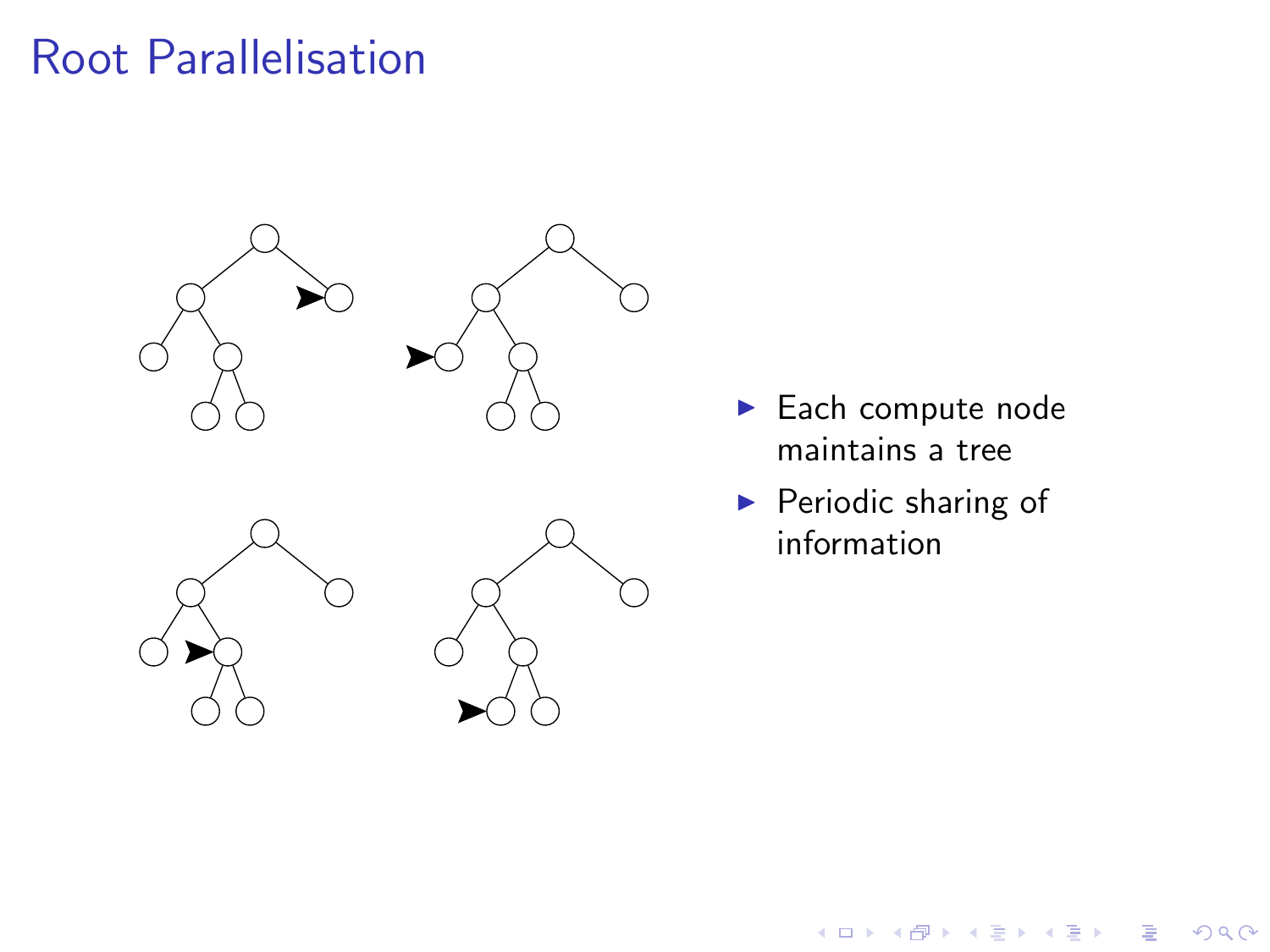## Design and Implementation

▶ Extend existing MCTS implementation (Oakfoam)

**KOD KARD KED KED E VOOR** 

- $\blacktriangleright$  Tree parallelisation for multi-core systems
	- $\triangleright$  Boost C++ Threads
- <span id="page-14-0"></span> $\triangleright$  Root parallelisation for cluster systems
	- $\triangleright$  MPI standard, Open MPI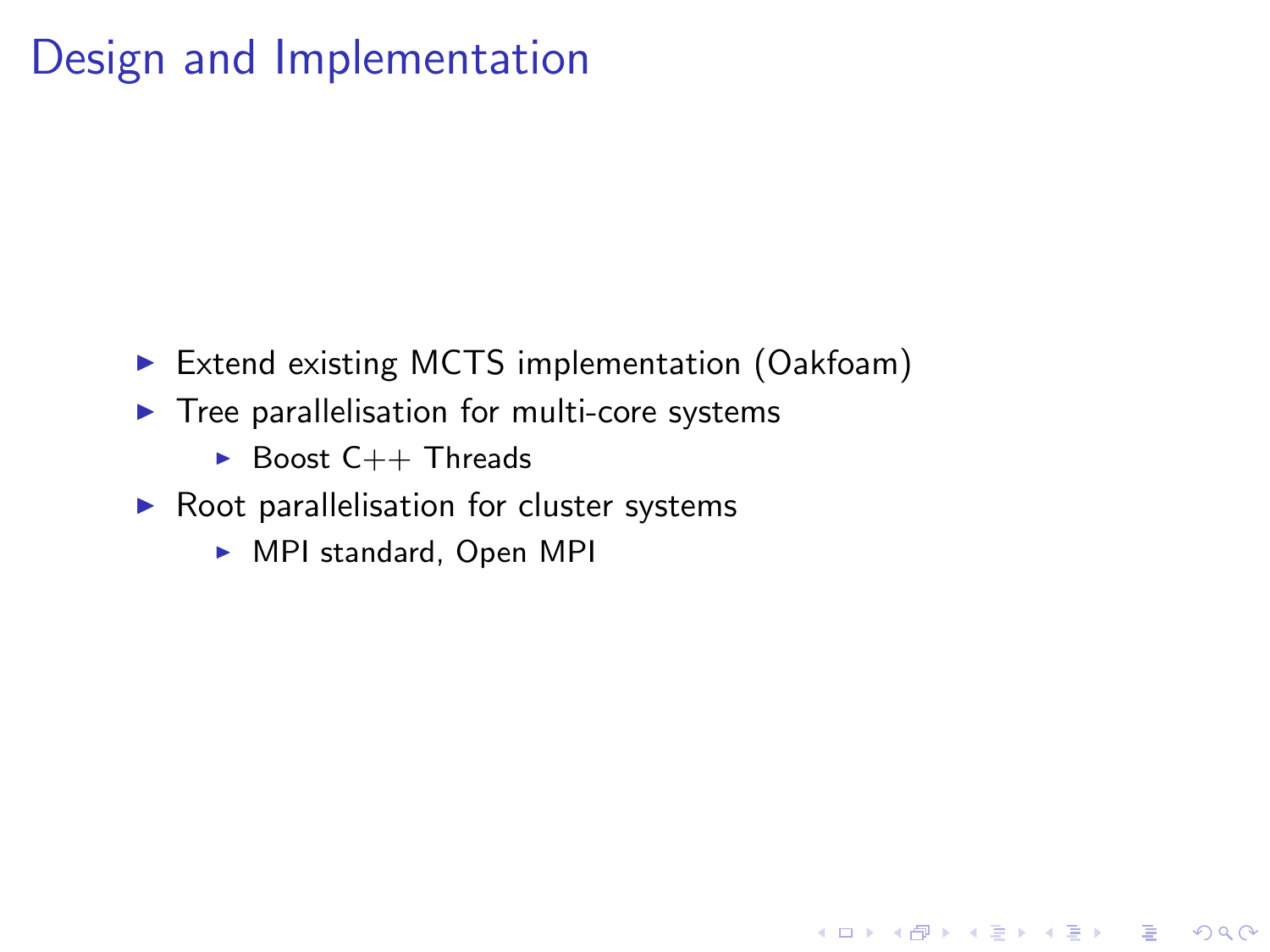## Design and Implementation

System Diagram



K ロ ▶ K @ ▶ K 할 X X 할 X | 할 X 1 9 Q Q ^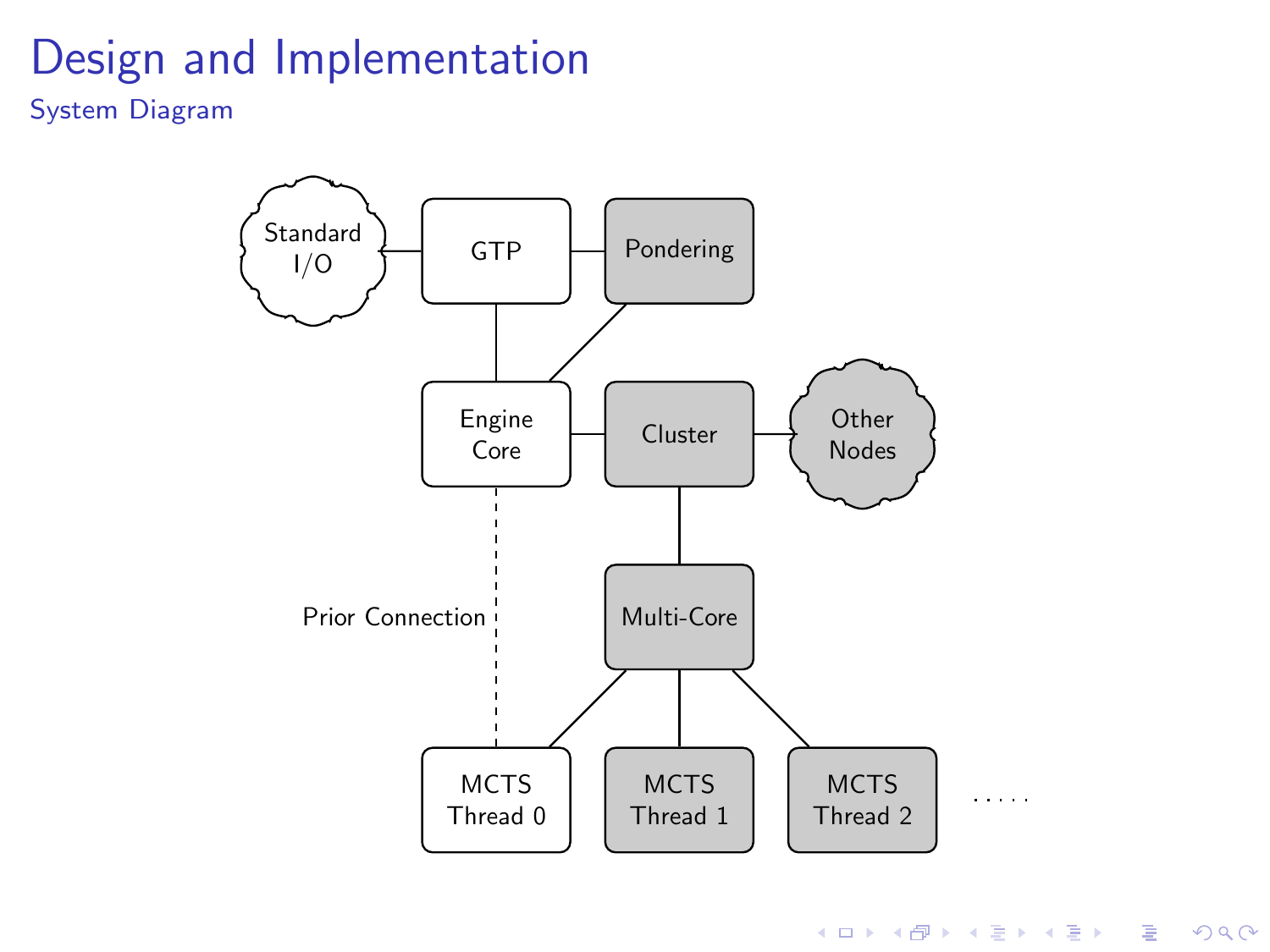## Pondering Results

| Time/Move | Games | Winrate [%]   |
|-----------|-------|---------------|
|           | 100   | $57 \pm 9.70$ |
| 10s       | 100   | $68 + 9.14$   |

#### Performance with Pondering on 9x9

| Time/Move | Games | Winrate [%]   |
|-----------|-------|---------------|
|           | 100   | $57 \pm 9.70$ |
| 10s       | 100   | $56 \pm 9.73$ |

<span id="page-16-0"></span>Performance with Pondering on 19x19

K ロ X イロ X K ミ X K ミ X ミ → S V C Y C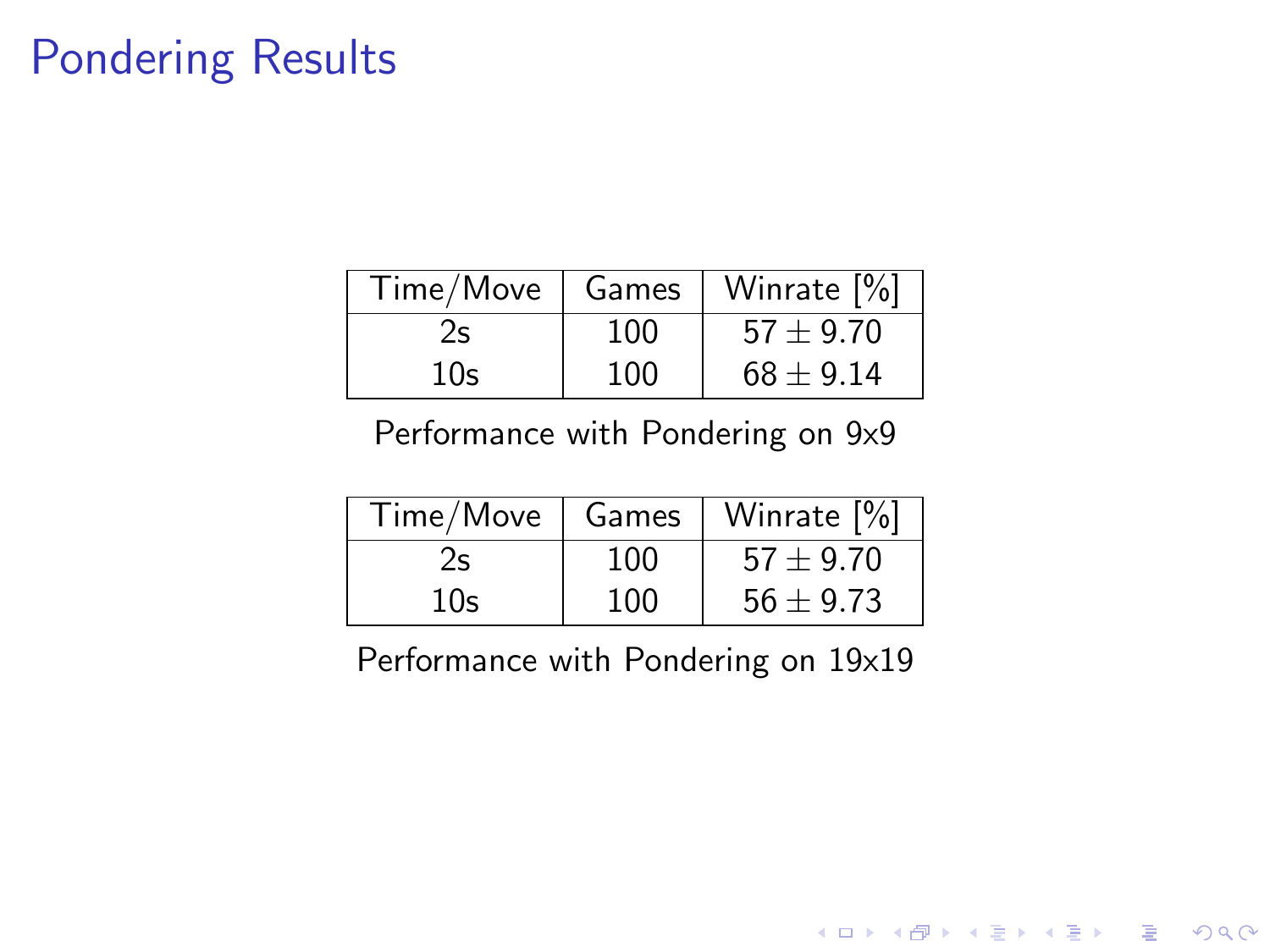## Multi-Core Parallelisation Results

<span id="page-17-0"></span>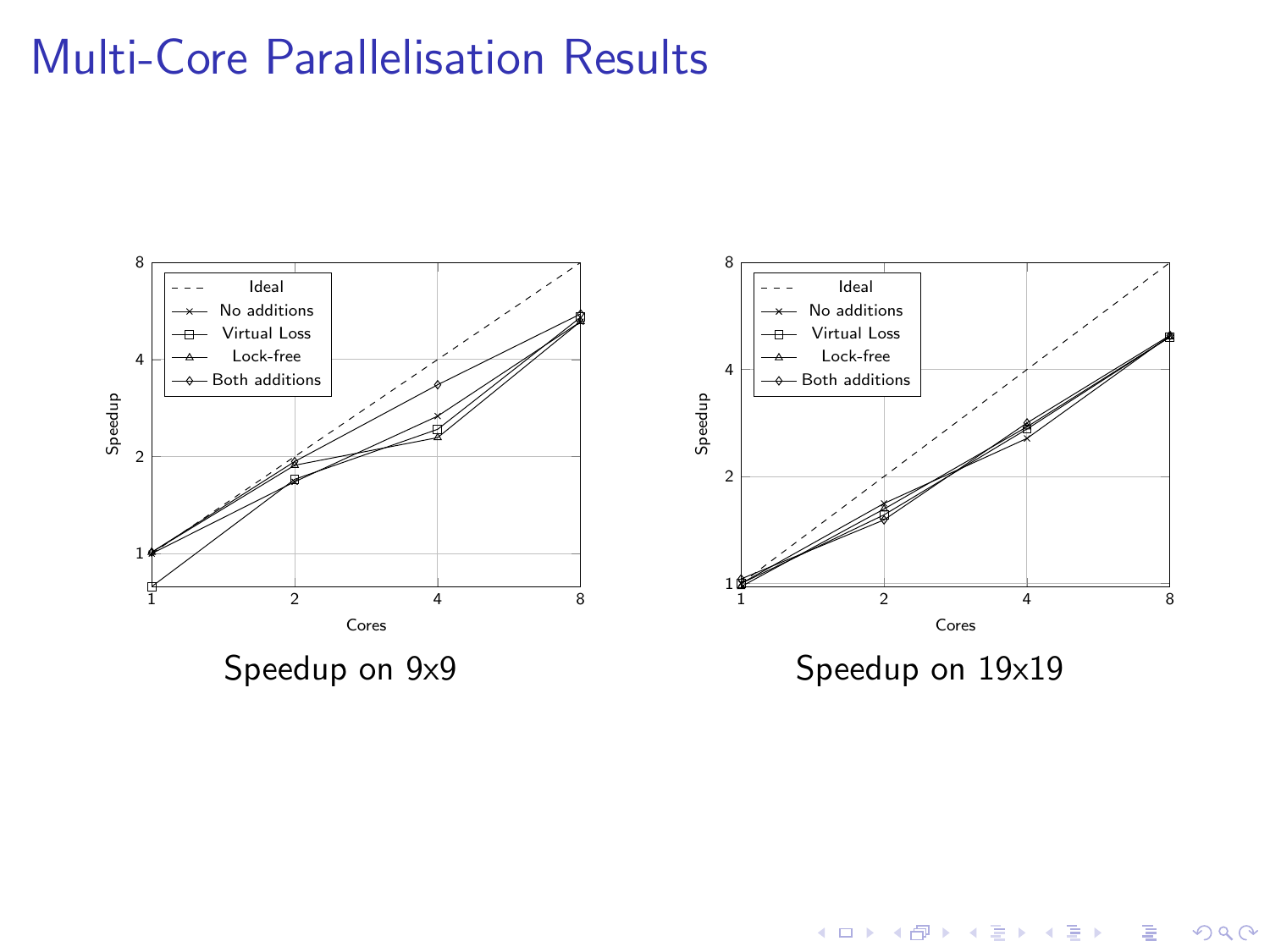#### Cluster Parallelisation Results



<span id="page-18-0"></span>Strength Comparison on 9x9



Strength Comparison on 19x19

K ロ > K @ > K 할 > K 할 > 1 할 : ⊙ Q Q^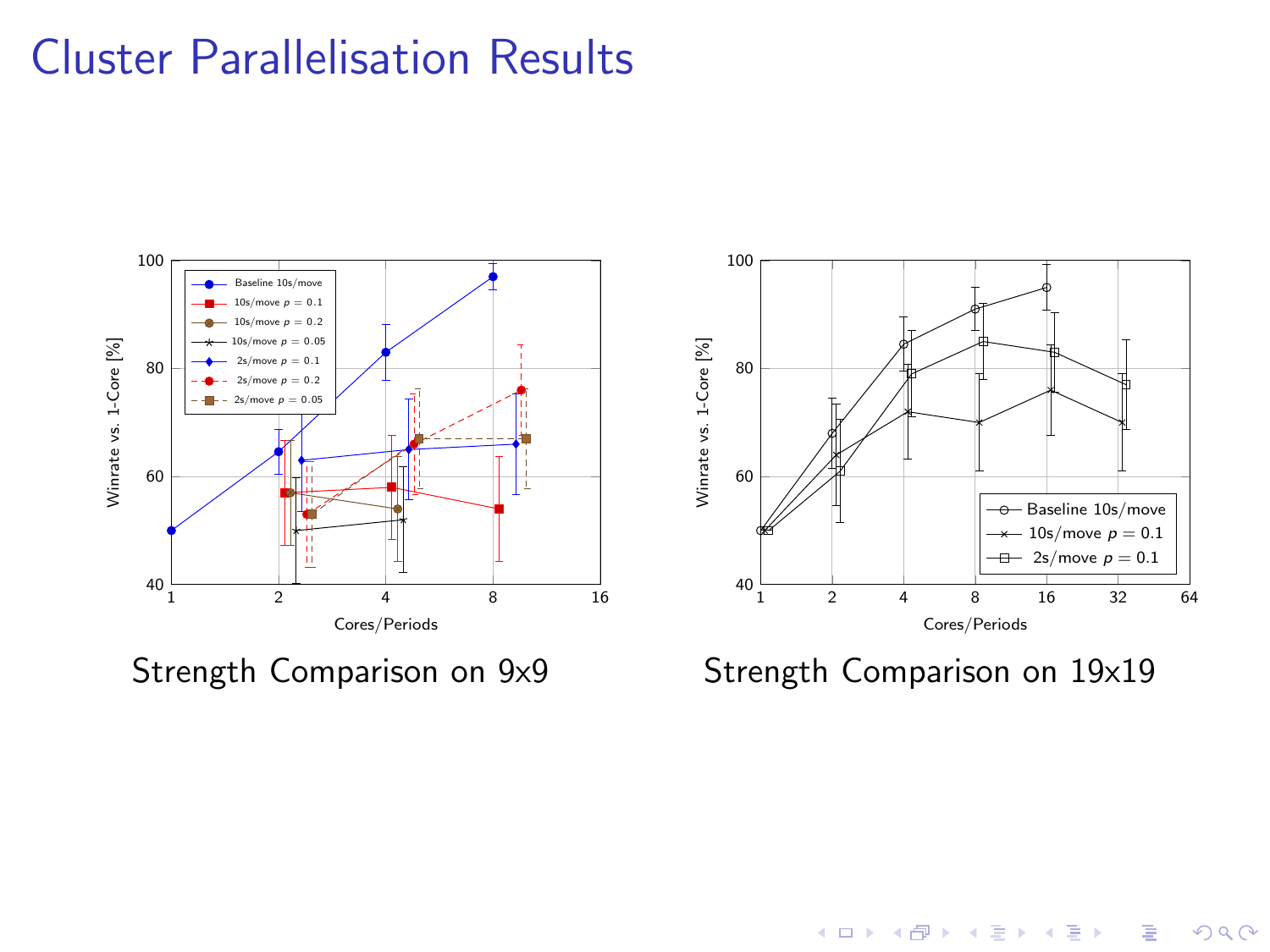#### **Conclusions**

- $\triangleright$  Pondering worked as expected on 9x9 and 19x19
- $\blacktriangleright$  Multi-core parallelisation scaled up to eight cores on 9x9 and 19x19

**KOD KARD KED KED E VOOR** 

<span id="page-19-0"></span> $\triangleright$  Cluster parallelisation failed to scale well on 9x9, but scaled on 19x19 up to eight cores, where it achieved a strength increase of four ideal cores